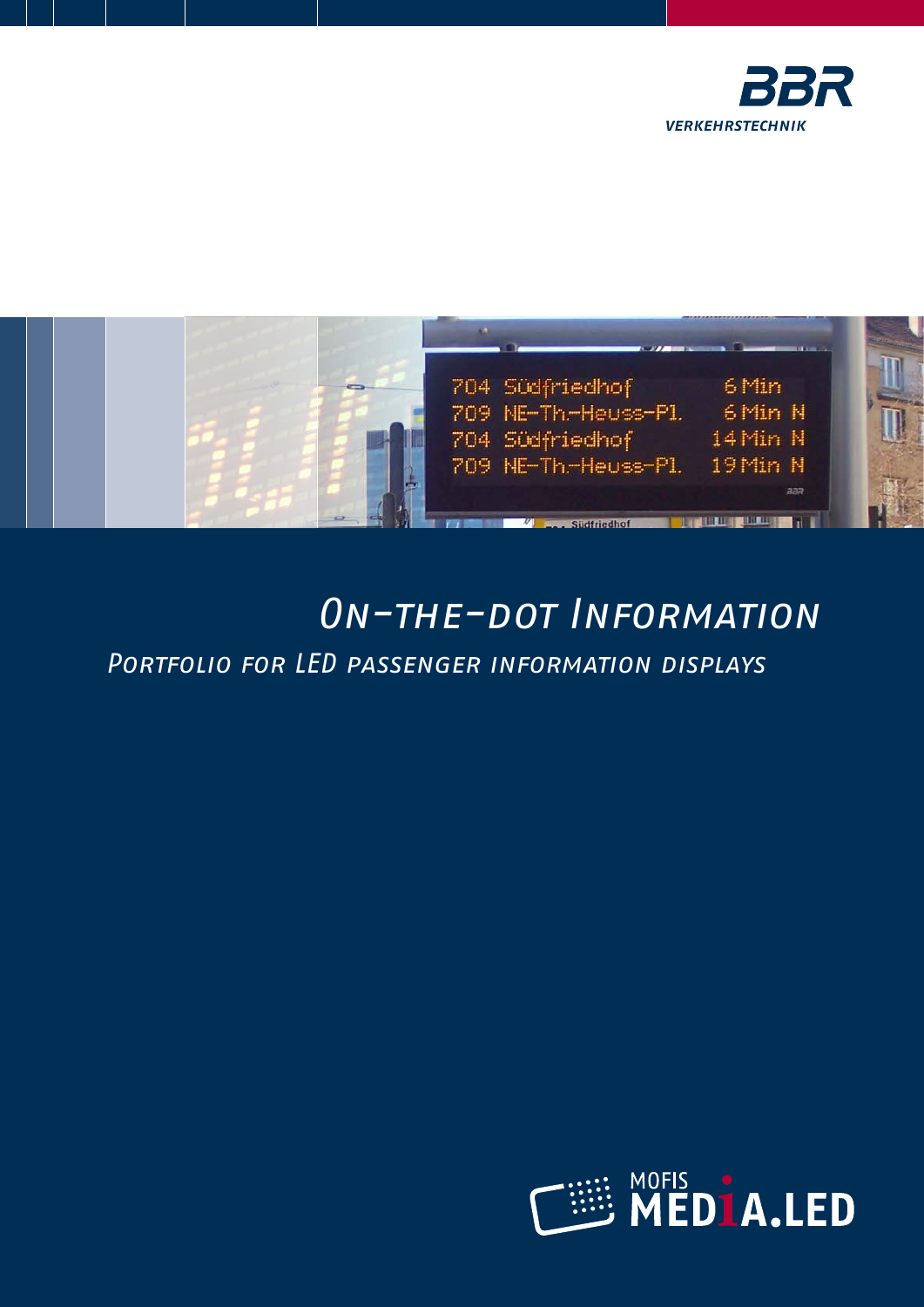### *On-the-dot Information*

Portfolio for LED passenger information displays



MOFIS, our modular passenger information system, ensures your passengers always have up-to-date arrival and departure times, or information about connecting services, and it also displays important special messages. Passenger information at stations and stops is shown on high-quality LED matrix displays. Whether they are located on short or long platforms, in underground stations, or at central interchanges, our passenger information displays MOFIS®MEDIA.LED are always adapted to the conditions of the environment.



Different custom formats and versions are available to suit your specific needs. On our LED full-matrix displays, static or moving text messages and images can be combined, sized and positioned just as you need them. The elegant yet functional housing is designed to blend in with your corporate image. Highquality materials ensure optimum readability and excellent long-term system availability.

If required, visual displays can also be accompanied by voice announcements (e.g. text-tospeech). Our display units have standardised interfaces for wired connections (e.g. RS-232, RS-485, TTY, Ethernet incl. fibre-optic connections) and also allow wireless data transmission, either digitally or via GPRS.

All components of our MOFIS passenger information system are designed, produced and thoroughly tested on site at BBR, allowing us to guarantee consistently high product quality.

*Why not visit our Brunswick site and see for yourself? We'd be delighted to give you a product presentation!*

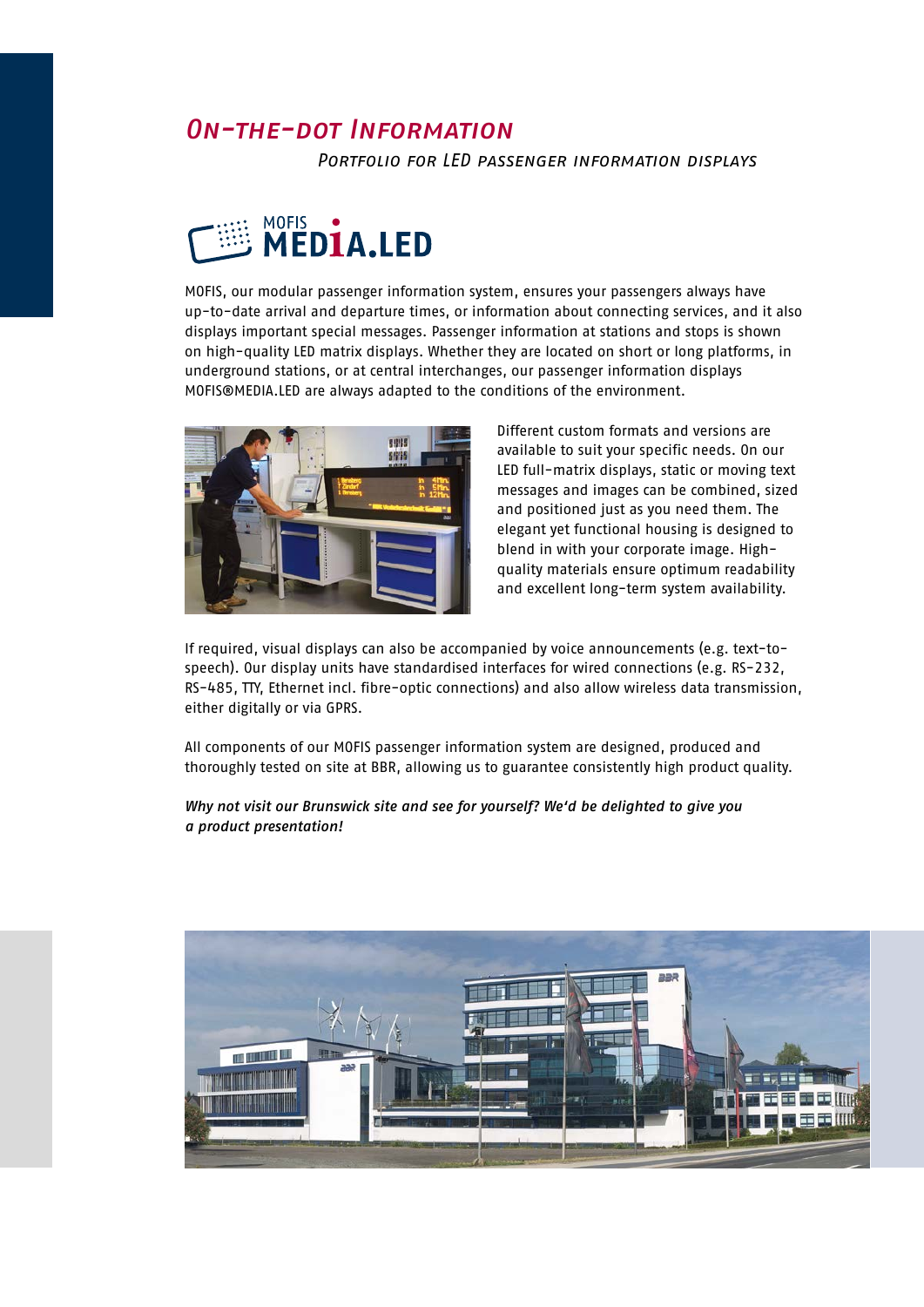

*Hub stations Cologne* 

### *Quality you can rely on*

With our wealth of experience in the implementation of state-of-the-art passenger information solutions and our impressive range of products and services, we can provide one-stop custom solutions – which is what our customers want. We value the close collaboration with a number of respected transport operators, who we proudly count among our long-term customers.

- **NO** KVB Cologne Transport AG
- n BOGESTRA Bochum-Gelsenkirchen Trams AG
- **n** Rheinbahn AG Düsseldorf
- VGF Frankfurt/Main
- HGK Cologne
- **REVG Cologne**
- üstra, Hanover
- **n** Jungfrau Railways AG, Switzerland
- Gelderland Province, Netherlands

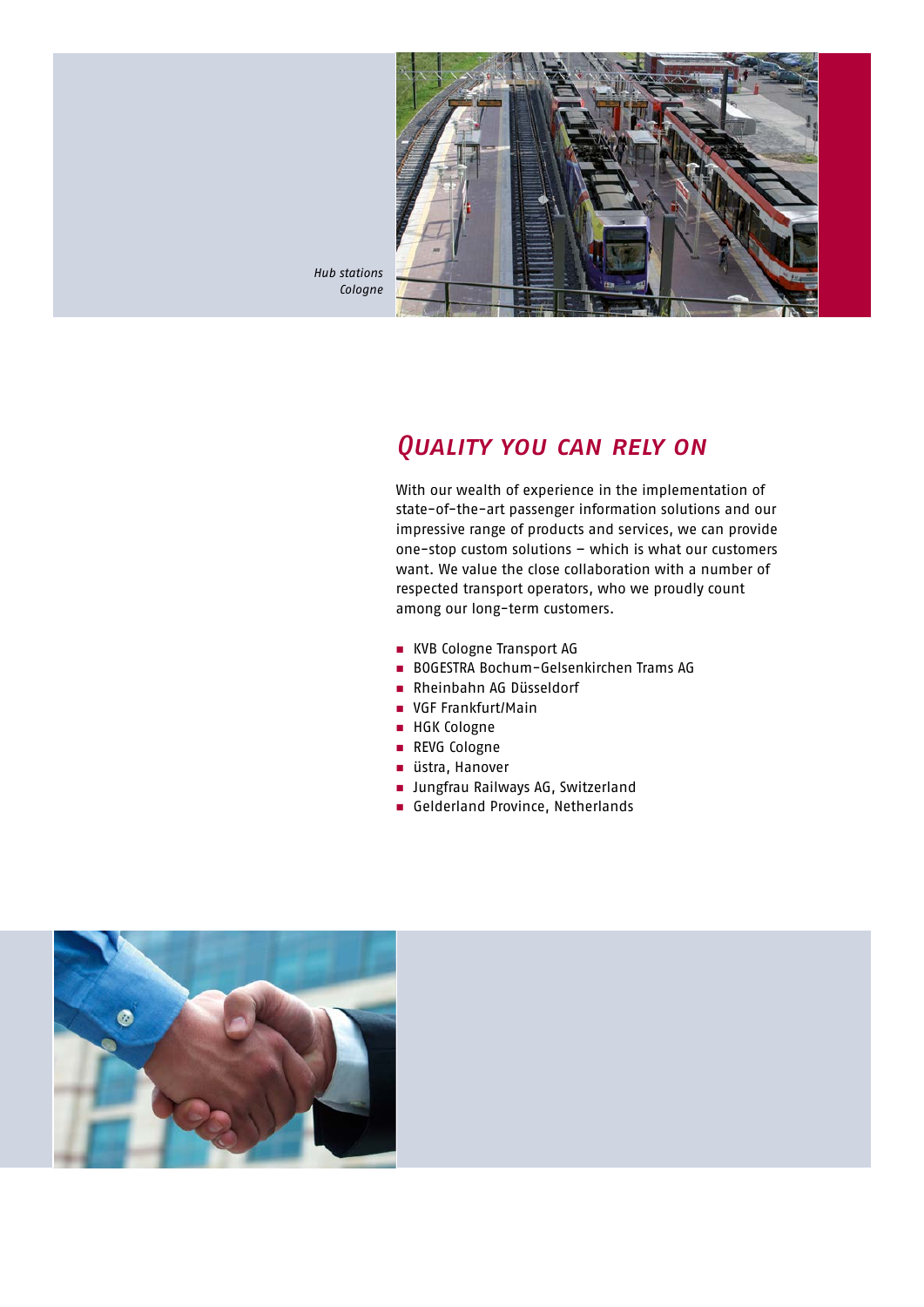### *Short platforms*

#### at bus stops and light railway stations

At small bus stops, light railway stations, or wherever space is limited, display units must be made to specific dimension requirements. A perfect application for units with a 4 mm LED pitch, which can implement the necessary number of pixels for expected departure times.

Our double-sided full-matrix displays can accommodate any text you require: advance notices for buses or trains, moving text or static special messages, and dates and times. Expected departure times are generally sorted chronologically, but custom sorting is also possible.

Using a full-matrix display gives your MOFIS system maximum flexibility, as changes to the display can be implemented quickly and easily.



#### **FIA 2000 5-lines**

#### **Housing**

| Construction                         | aluminium, double sided,<br>outdoor suitable |
|--------------------------------------|----------------------------------------------|
| Protection class                     | IP 54 - splash water protection              |
| Surface                              | powder coated                                |
| Colour                               | every RAL colour possible                    |
| Dimensions (W $\times$ H $\times$ D) | 1322 x 426 x 173.5/260.6 mm                  |
| Plane                                | acryl glass 5 mm                             |
| <b>Display</b>                       |                                              |
| <b>Dimensions</b>                    | 1152 x 256 mm                                |
| Inclination                          | 8°                                           |
| LED colour                           | yellow                                       |
| LED pitch                            | $4 \, \text{mm}$                             |
| Pixels                               | 288 x 64                                     |
| Font hight                           | 9 pixels                                     |
| Characters per line                  | approx. 35 (7/9-font)                        |
| Luminosity                           | $2400$ cd/m <sup>2</sup>                     |
| Viewing angle                        | 120°                                         |
| Readability                          | approx. 18 metres                            |
| <b>Further characteristics</b>       |                                              |
| Interfaces                           | RS-485, RS-232, TTY (20mA),<br>Ethernet      |
| Operating temperature                | $-25^{\circ}$ C bis +70 $^{\circ}$ C         |
| Power consumption                    | approx. 100 W                                |
|                                      |                                              |

#### **Housing**

Two types of housing with different screens allow you to tailor the display units perfectly to your needs. In addition to impact-resistant floating screens made from plastic, whose low weight and simple mounting in the housing make them easy to replace, units with specially laminated glass screens, which have an integrated filter layer for better readability, are also available. Both types have anti-glare screens and are perfectly adapted for the LEDs used.

All screens have an imprinted border running all around them, which can contain more images or text (logos, text components). Optional design elements such as coloured side panels can be added if required to fit in with your transport company's corporate design.

For bus stops, special compact display units have been developed, which blend in with the urban environment. They have a side mounting, so they can be attached to either a separate pole or a bus shelter.

#### **Data transmission**

Since there are generally no provisions for wired data transmission along bus routes, data are transmitted digitally or via GPRS; naturally, our display units are prepared for mounting of the required hardware components.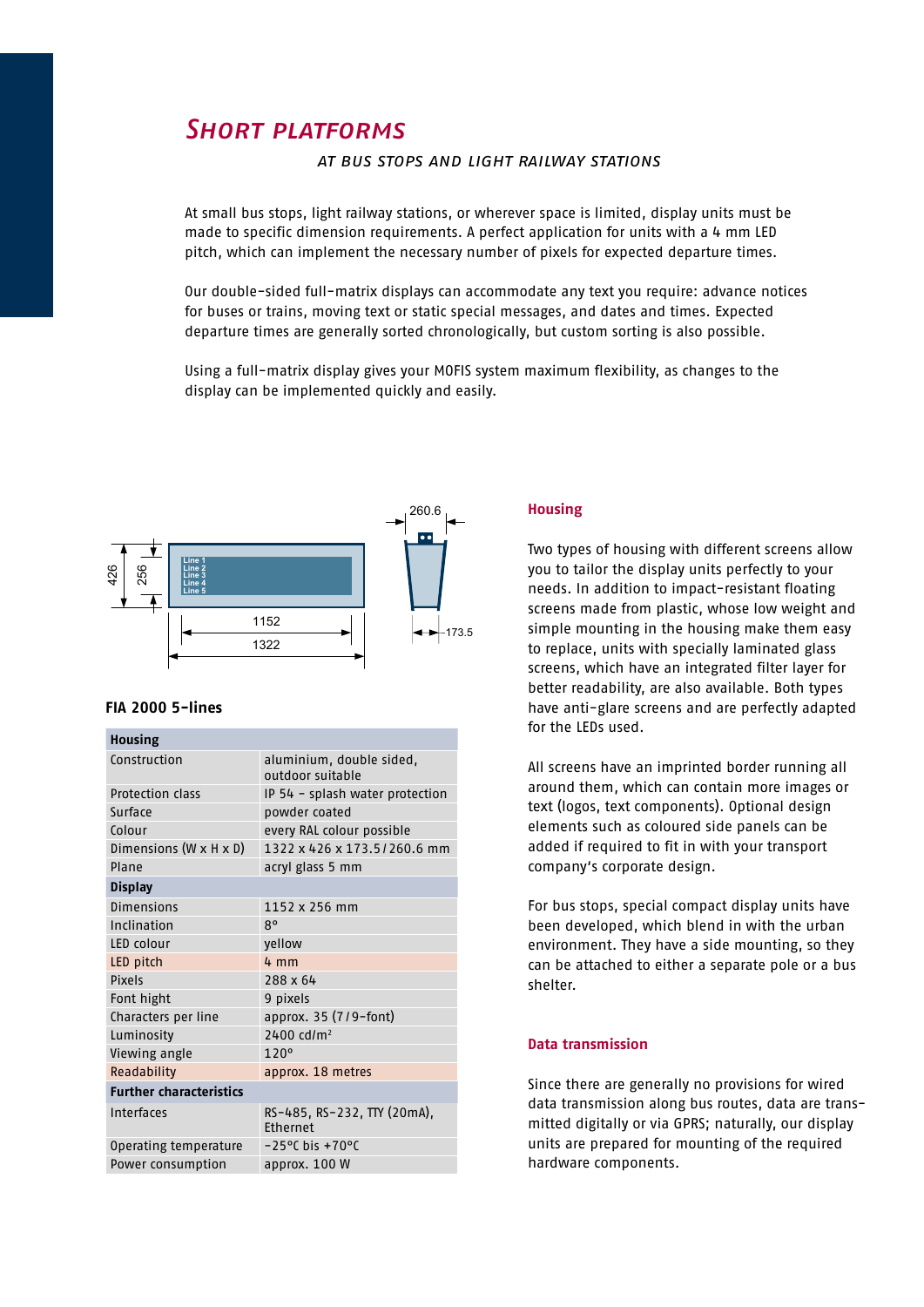

### **MOFIS bus stop display 4-lines**

| <b>Housing</b>                 |                                                |
|--------------------------------|------------------------------------------------|
| Construction                   | aluminium, double sided<br>outdoor suitable    |
| Protection class               | IP 54 - splash water protection                |
| Surface                        | powder coated                                  |
| Colour                         | every RAL colour possible                      |
| Dimensions (W x H x D)         | 800 x 342 x 166 mm                             |
| Pane                           | LSG (laminated safety glass) 6mm               |
| <b>Display</b>                 |                                                |
| Dimensions                     | 640 x 192 mm                                   |
| LED colour                     | yellow                                         |
| LED pitch                      | $4 \, \text{mm}$                               |
| Pixels                         | $160 \times 48$                                |
| Font hight                     | 9 pixels                                       |
| Characters per line            | approx. 28 $(7/9$ -font)                       |
| Luminosity                     | $2400$ cd/m <sup>2</sup>                       |
| Viewing angle                  | 120°                                           |
| Readability                    | approx. 18 metres                              |
| <b>Further characteristics</b> |                                                |
| Interfaces                     | RS-485, RS-232, TTY (20mA),<br><b>Fthernet</b> |
| Operating temperature          | $-25^{\circ}$ C bis $+70^{\circ}$ C            |
| Power consumption              | approx. 70 W<br>(8-lines: approx. 130 W)       |









*Different models of bus stop displays*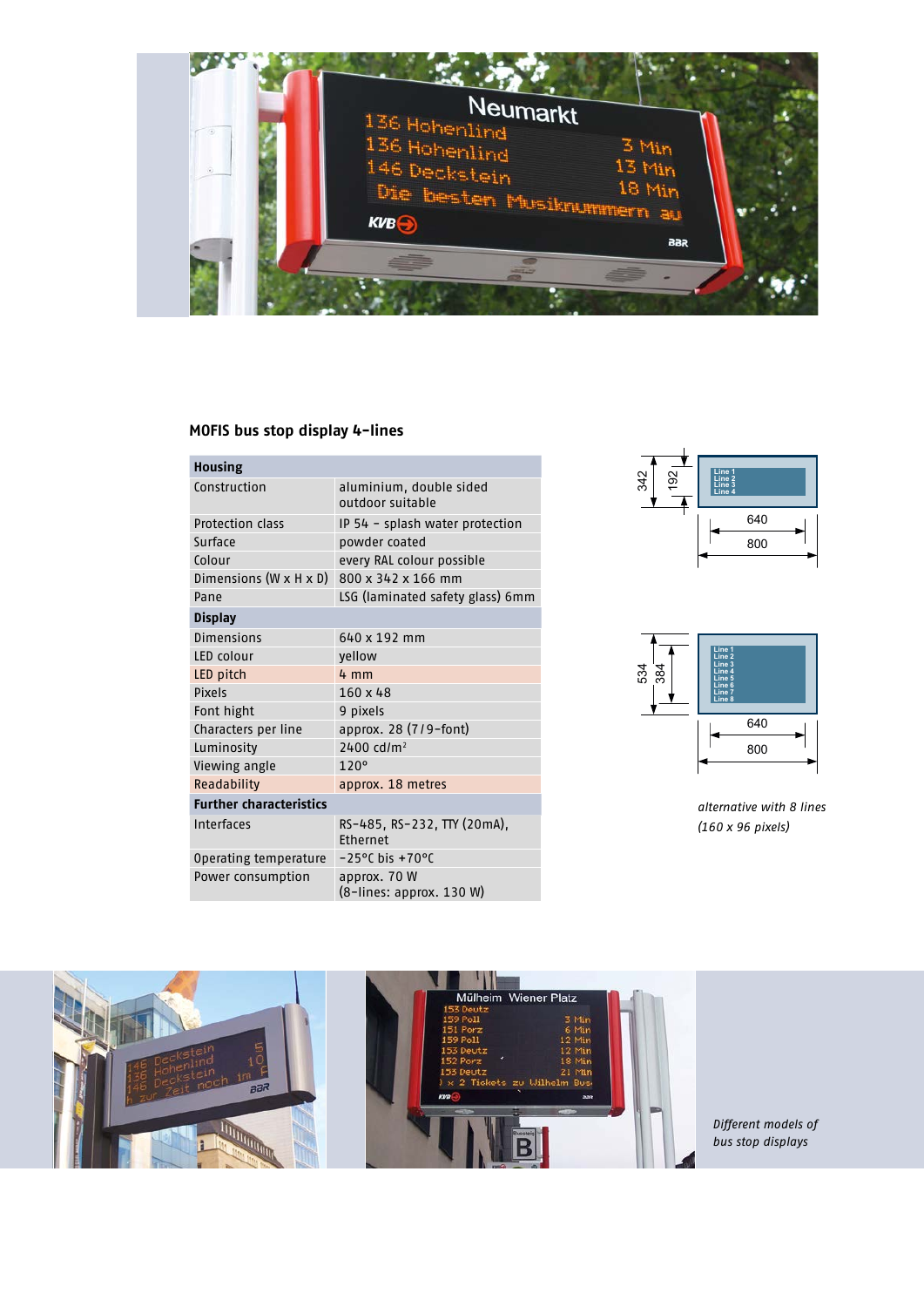#### **Solutions for infrequently used bus stops**

To save costs, LED segments can replace the full-matrix panel. This solution uses our segment displays, a low-cost alternative to full-matrix LED displays. With this type of unit, only the time display and the moving text window are implemented using LED technology. All additional information, such as the destination, the name of the stop, or the operator's logo, is permanently printed onto the sign. Segment displays can either be attached to a pole or implemented in the form of a display board. Display boards are particularly useful for stops without information panels, as they can include e.g. timetables and network or area maps.



#### **Segment display for bus stop 3-lines**

| <b>Housing</b>                       |                                                |
|--------------------------------------|------------------------------------------------|
| Construction                         | aluminium, double sided<br>outdoor suitable    |
| Protection class                     | IP 54 - splash water protection                |
| Surface                              | powder coated                                  |
| Colour                               | every RAL colour possible                      |
| Dimensions $(W \times H \times D)$   | 780 x 900 x 163 mm                             |
| Pane                                 | acryl glass 5mm                                |
| <b>Display</b>                       |                                                |
| Dimensions                           | 128 x 128 mm                                   |
| Dimensions                           |                                                |
| moving text window                   | $640 \times 64$ mm                             |
| LED colour                           | yellow                                         |
| LED pitch                            | $4 \, \text{mm}$                               |
| Pixels moving text                   | 160 x 32                                       |
| Font hight                           | 9 pixels                                       |
| Characters per line<br>(moving text) | approx. 28 (7/9-Font)                          |
| Lumionosity                          | 2400 cd/m <sup>2</sup>                         |
| Viewing angle                        | 120°                                           |
| Readability                          | approx. 18 metres                              |
| <b>Further characteristics</b>       |                                                |
| Interfaces                           | RS-485, RS-232, TTY (20mA),<br><b>Fthernet</b> |
| Operating temperature                | $-25^{\circ}$ C bis +70°C                      |



*Pole-mounted segment display*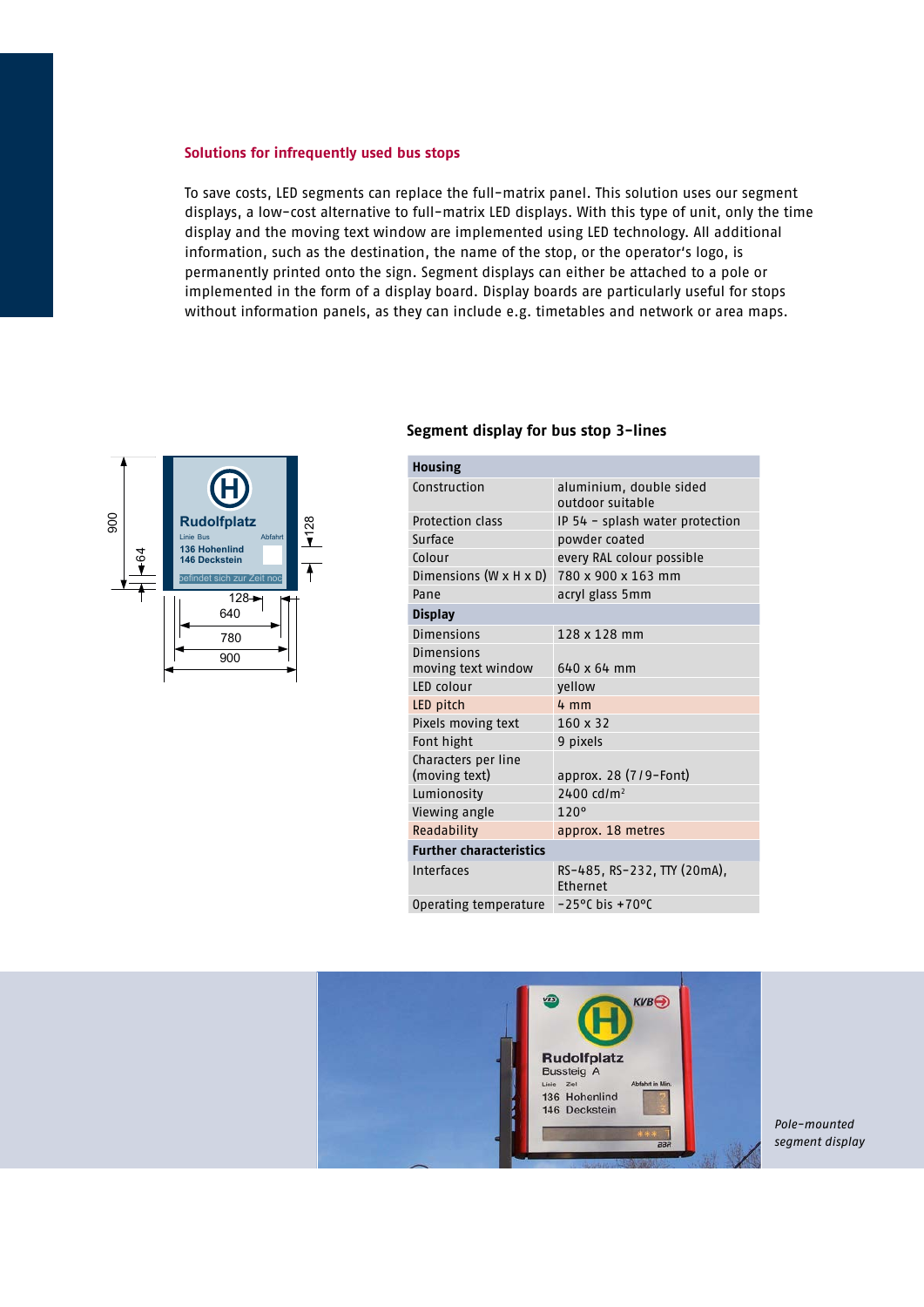

*left: Display stela, 3-lines right: 10-lines*



#### **Segment display stela for bus stop 10-lines**

| <b>Housing</b>                     |                                                |
|------------------------------------|------------------------------------------------|
| Construction                       | aluminium, double sided,<br>outdoor suitable   |
| <b>Protection class</b>            | IP 54 - splash water protection                |
| Surface                            | powder coated                                  |
| Colour                             | every RAL colour possible                      |
| Dimensions $(W \times H \times D)$ | 780 x 3000 x 250 mm                            |
| Pane                               | acryl glass 5 mm                               |
| <b>Display</b>                     |                                                |
| <b>Dimensions</b>                  | 640 x 600 mm                                   |
| LED colour                         | yellow                                         |
| LED pitch                          | $2.5 \text{ mm}$                               |
| Pixels                             | 160 x 256                                      |
| Font hight                         | 9 pixels                                       |
| Characters per line                | approx. 28 (7/9-Font)                          |
| Luminosity                         | $2400$ cd/m <sup>2</sup>                       |
| Viewing angle                      | 120°                                           |
| Readability                        | approx. 11 metres                              |
| <b>Further characteristics</b>     |                                                |
| Interfaces                         | RS-485, RS-232, TTY (20mA),<br><b>Fthernet</b> |
| Operating temperature              | $-25^{\circ}$ C bis $+70^{\circ}$ C            |
| Power consumption                  | approx. 50 W                                   |



#### **Display boards**

Specifically designed for stops without existing installations, we offer display boards with an integrated display unit. They combine dynamic passenger information with static data (e.g. timetables, route maps, tariff information and area maps) in one illuminated display case, so there's no need for a separate display case with its own power supply.

Displays for dynamic passenger information can be customized. Displays we have implemented include 3-line LED displays with 4 mm spacing, and 10-line LED displays with 2.5 mm spacing.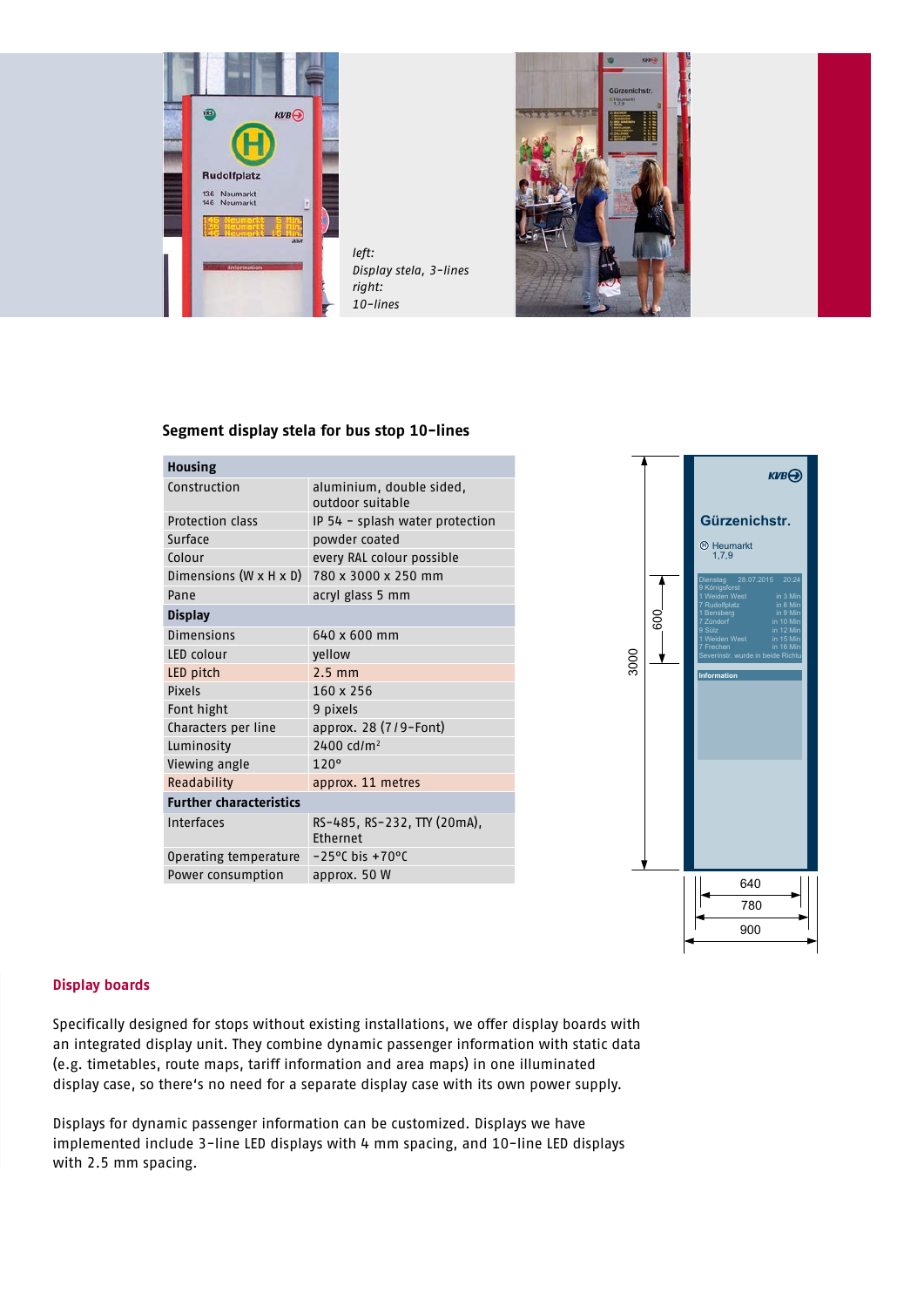

*Stadium at Düsseldorf Messe exhibitiongrounds*



#### **FIA 2000 5-lines**

#### **Housing**

| Construction                       | aluminium, double sided,<br>outdoor suitable |
|------------------------------------|----------------------------------------------|
| <b>Protection class</b>            | IP 54 - splash water protection              |
| Surface                            | powder coated                                |
| Colour                             | every RAL colour possible                    |
| Dimensions $(W \times H \times D)$ | 1900 x 556 x 176/256 mm                      |
| Pane                               | acryl glass 5 mm                             |
| <b>Display</b>                     |                                              |
| <b>Dimensions</b>                  | 1728 x 385 mm                                |
| Inclination                        | 8°                                           |
| LED colour                         | yellow                                       |
| LED pitch                          | $6 \text{ mm}$                               |
| <b>Pixels</b>                      | 288 x 64                                     |
| Font hight                         | 9 pixels                                     |
| Characters per line                | approx. 35 (7/9-Font)                        |
| Luminosity                         | $2400$ cd/m <sup>2</sup>                     |
| Viewing angle                      | 120°                                         |
| Readability                        | approx. 27 metres                            |
| <b>Further characteristics</b>     |                                              |
| Interfaces                         | RS-485, RS-232, TTY (20mA),<br>Ethernet      |
| Operating temperature              | $-25^{\circ}$ C bis +70 $^{\circ}$ C         |
| Power consumption                  | approx. 100 W                                |

### *Long platforms*

On long platforms, e.g. at major light-rail stations or in underground and main line stations, viewing distances are much longer than at bus stops.

The LED panels used for these passenger information display units have a higher LED pitch of 6 mm.

This combined with the optimum character set and font size allows viewing distances of up to approx. 30 metres. A display that is mounted at the centre of a platform can be used for platforms that are up to 60 metres long.

The integrated brightness control, which is common to all our systems, allows you to adjust the display as required by the environment.

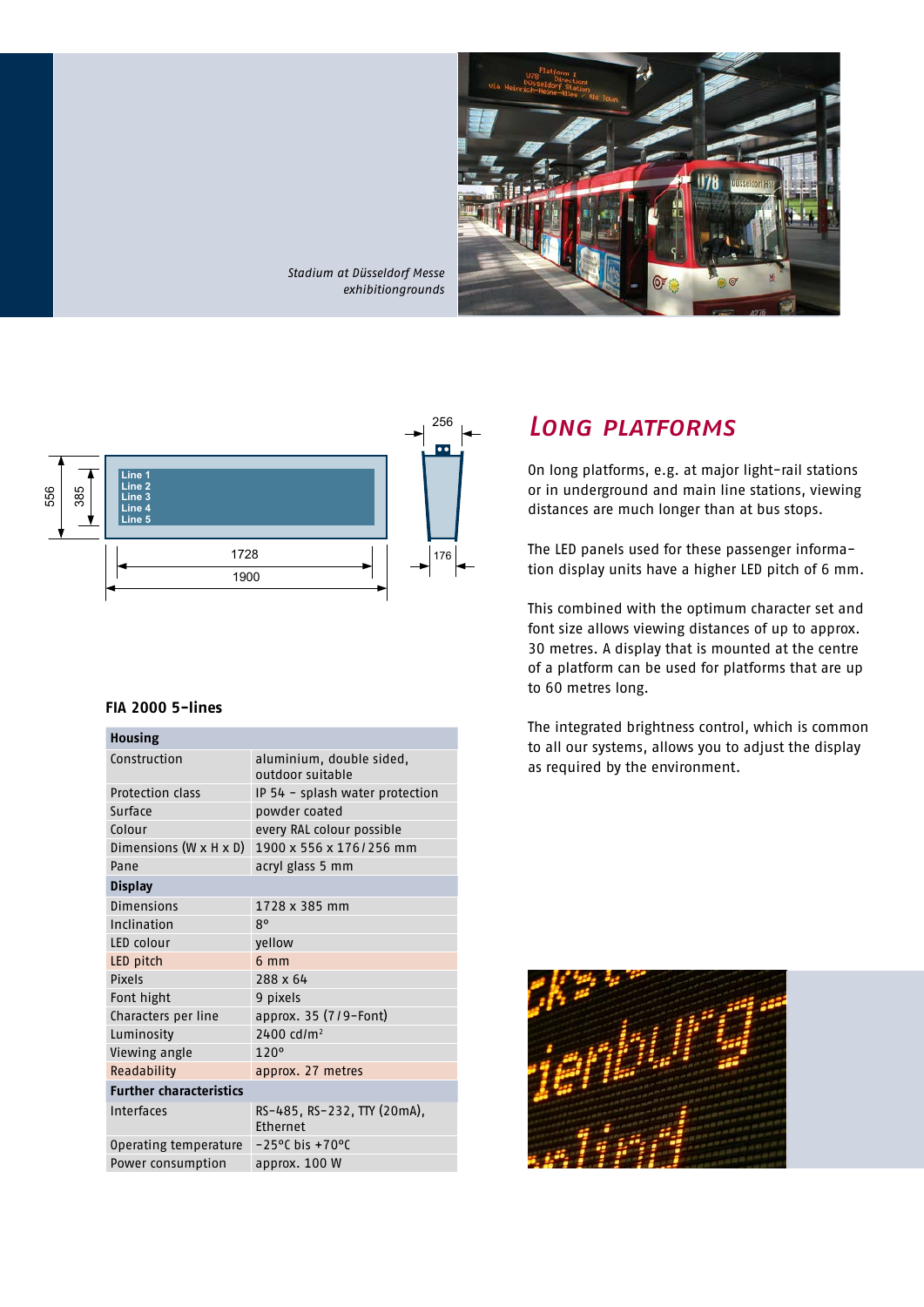

#### **FIA 2000 4-lines**

| <b>Housing</b>                     |                                                |
|------------------------------------|------------------------------------------------|
| Construction                       | aluminium, double sided,<br>outdoor suitable   |
| <b>Protection class</b>            | IP 54 - splash water protection                |
| Surface                            | powder coated                                  |
| Colour                             | every RAL colour possible                      |
| Dimensions $(W \times H \times D)$ | 1325 x 460 x 169/256 mm                        |
| Pane                               | acryl glass 5 mm                               |
| <b>Display</b>                     |                                                |
| Dimensions                         | 1152 x 288 mm                                  |
| Inclination                        | 8°                                             |
| LED colour                         | yellow                                         |
| LED pitch                          | $6 \, \text{mm}$                               |
| Pixels                             | 192 x 48                                       |
| Font hight                         | 8 pixels + 2 pixels descender                  |
| Characters per line                | approx. 30 (7/9-Font)                          |
| Luminosity                         | 2000 cd/m <sup>2</sup>                         |
| Viewing angle                      | 120°                                           |
| Raedability                        | approx. 24 metres                              |
| <b>Further characteristics</b>     |                                                |
| Interfaces                         | RS-485, RS-232, TTY (20mA),<br><b>Fthernet</b> |
| Operating temperature              | $-25^{\circ}$ C bis $+70^{\circ}$ C            |
| Power consumption                  | approx. 60 W                                   |





*Light railway station at Cologne Neumarkt*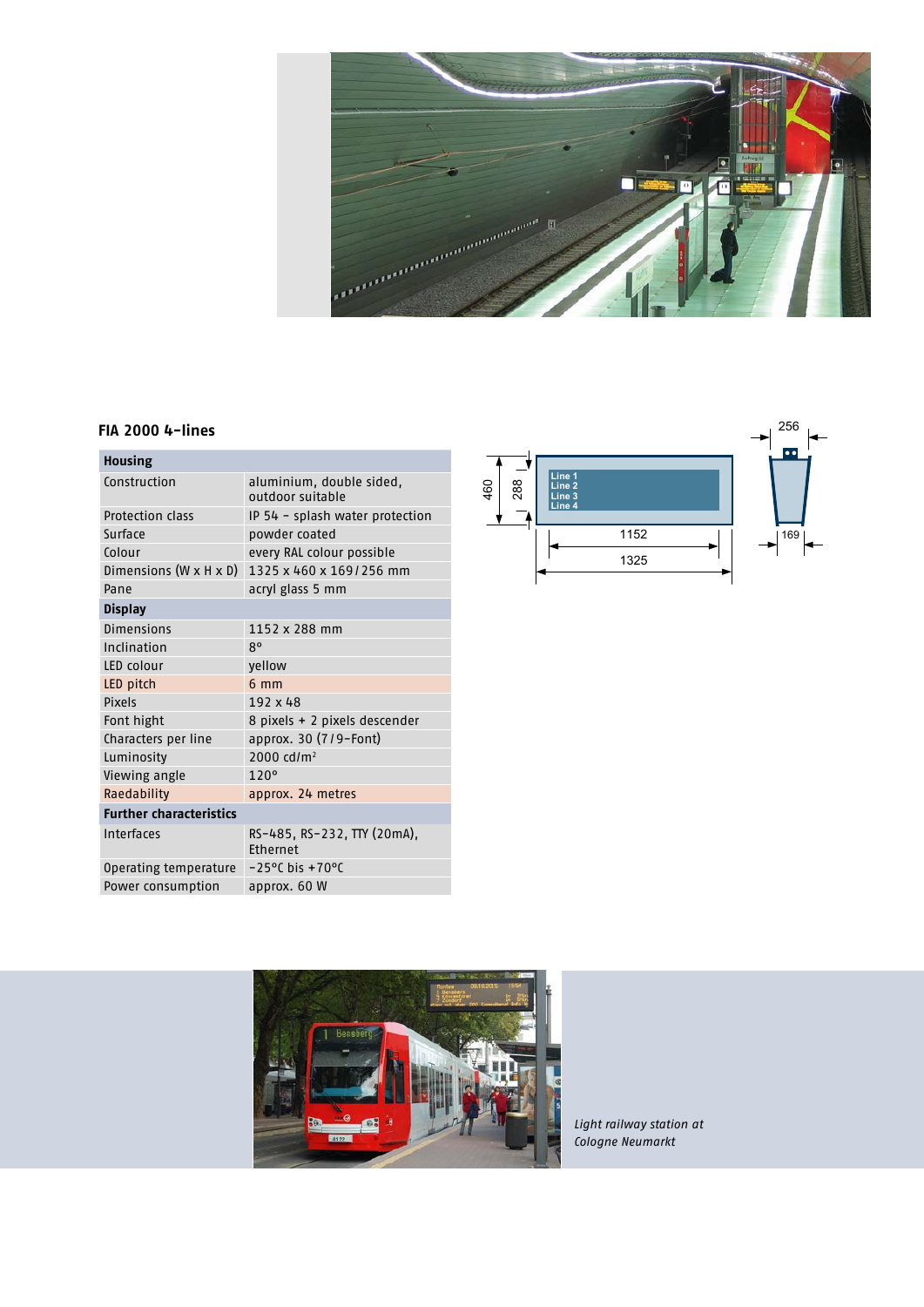### *Large-format displays*

Our GFA large-format displays help to considerably enhance customer satisfaction in public passenger transport. At transport interchanges, they provide reliable information about connecting services as well as displaying special information in the form of moving text or complex images. Outdoor display units that are used, for instance, in the approach to event venues (football stadiums) have a 7.62 mm LED pitch to achieve particularly long viewing distances. For indoor applications, e.g. in passageways or on a station concourse, viewing distances are shorter, so the LED pitch can be reduced (to 4 or 6 mm).



*Large-format displays: excellent readability at long distances*



#### **GFA 4-lines**

| Housing                        |                                                |
|--------------------------------|------------------------------------------------|
| Construction                   | aluminium, double sided,<br>outdoor suitable   |
| <b>Protection class</b>        | IP 54 - splash water protection                |
| Surface                        | powder coated                                  |
| Colour                         | every RAL colour possible                      |
| Dimensions (W x H x D)         | 2640 x 1420 x 250 mm                           |
| Pane                           | LSG (laminated safety glass) 8 mm              |
| <b>Display</b>                 |                                                |
| Dimensions                     | 2433 x 1214 mm                                 |
| LED colour                     | yellow                                         |
| LED pitch                      | 7.62 mm                                        |
| Pixels                         | 320 x 160                                      |
| Font hight                     | 12 pixels + 2 pixels<br>ascender/descender     |
| Characters per line            | approx. $35(7/9 -$ Font)                       |
| Luminosity                     | 2000 cd/m <sup>2</sup>                         |
| Viewing angle                  | 120°                                           |
| Readability                    | approx. 45 metres                              |
| <b>Further characteristics</b> |                                                |
| Interfaces                     | RS-485, RS-232, TTY (20mA),<br><b>Fthernet</b> |
| Operating temperature          | $-25^{\circ}$ C bis $+70^{\circ}$ C            |
| Power consumption              | approx. 460 W                                  |
|                                |                                                |

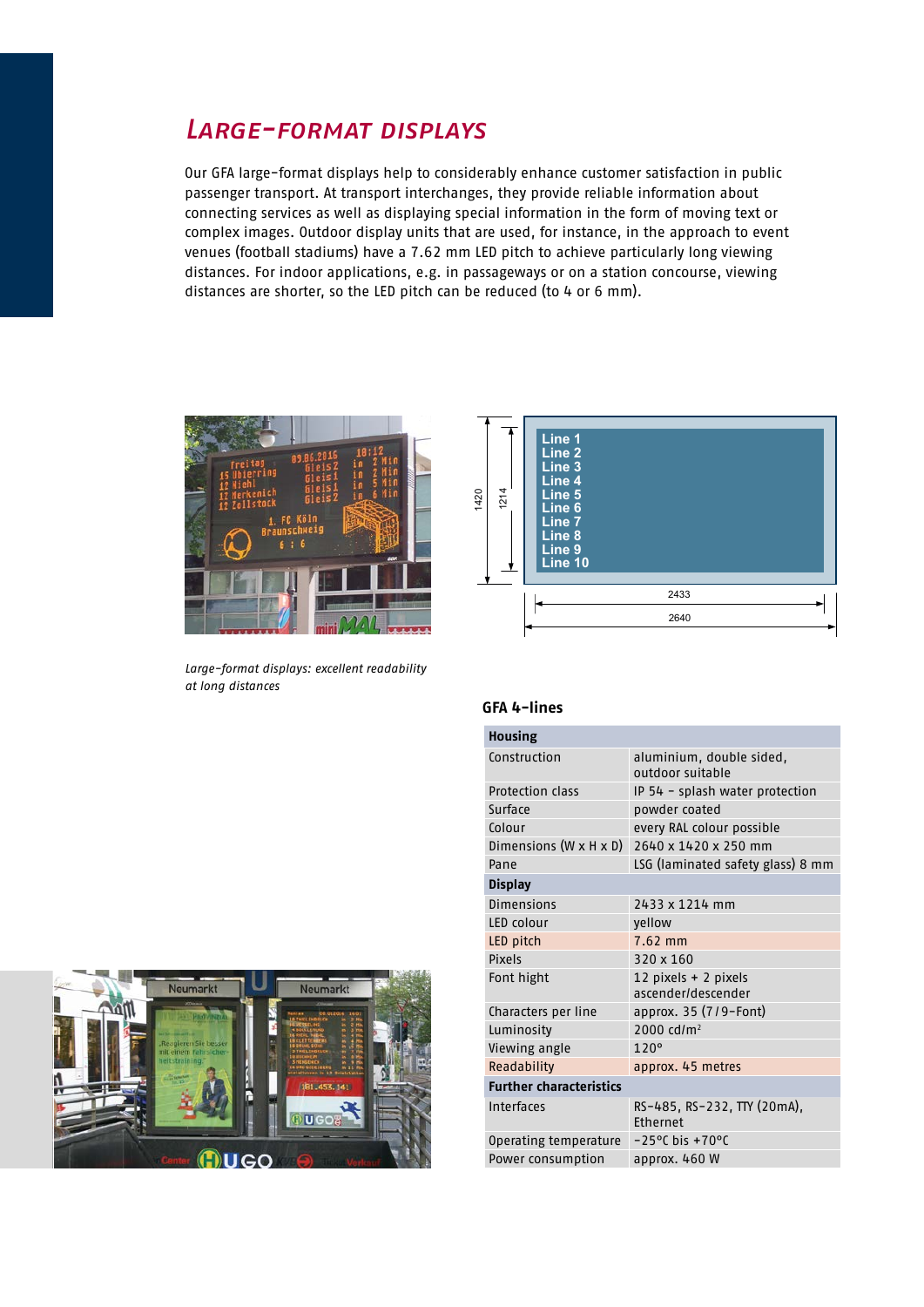

*Large-format displays: excellent readability at long distances*

### *An eye on energy*

Our passenger information displays use high-quality LEDs for an energy-saving design. Multiplex operation of the displays ensures low energy consumption, which is even further reduced by the automatic brightness control. A fan with temperature control keeps the operating temperature at the right level. The function of the fan and the output voltage of the power supply units are constantly monitored by the system.

## *Guaranteed service*

The use of special laminated safety glass with an integrated filter layer and anti-glare surface gives our systems high durability and makes them extremely vandal-proof. Impact-resistant plastic screens are available as an alternative (see above). This is also in line with accident prevention regulations.

Should your system ever require repair, our reliable parts management service, remote maintenance, and on-site repair service by our technical staff are available for you. The design of our display units allows one-person maintenance and requires no special tools for a simple replacement of components – enabling you, the transport provider, to react quickly when a repair is required.